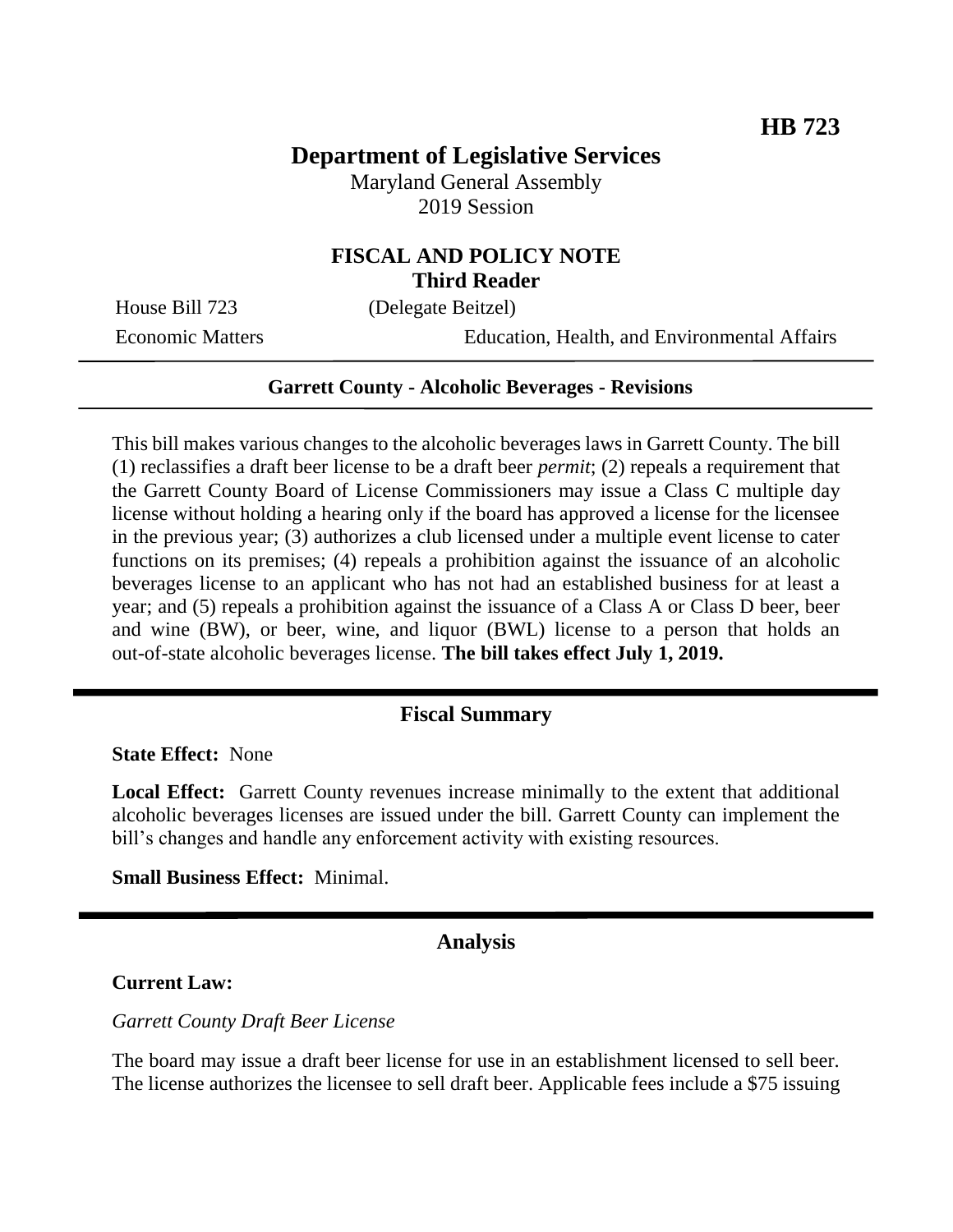fee and a \$75 annual fee. The board may issue a refillable container permit for draft beer to a licensee who holds, in addition to a draft beer license, an alcoholic beverages license that is not a Class A or Class C license.

### *Hearing Requirement Exemptions for Issuance of a Class C Multiple Day License*

Generally, in the State, a local licensing board must hold a public hearing before issuing an alcoholic beverages license. In Garrett County, the board is not required to hold a hearing before issuing a Class C multiple day license if (1) a licensee anticipates attendance of fewer than 500 individuals at an event and (2) the board has approved a license for the licensee in the previous year. A Class C multiple day license generally authorizes a club to sell and serve alcoholic beverages at an event conducted by the club.

### *Class C Multiple Event License*

The board may issue a multiple event license to a club that qualifies for a Class C multiple day license. The license generally authorizes a club to sell and serve alcoholic beverages at multiple events per year, subject to specified notice requirements. A club licensed under a multiple event license must ensure that at least one server certified by an approved alcohol awareness program is on the premises when alcoholic beverages are served.

### *General Prohibitions against Issuance of Alcoholic Beverages Licenses*

The board may not issue an alcoholic beverages license to an applicant who has not had an established business for at least one year before the application date. In addition, the board may not issue a Class A or Class D beer, BW, or BWL license to a person who holds an out-of-state alcoholic beverages license. The board may, however, renew a Class A or Class D beer, BW, or BWL license originally issued to a holder of an out-of-state alcoholic beverages license.

A Class A BWL license may not be issued in Garrett County.

**Background:** According to the Comptroller's Office, in fiscal 2018, there were 75 alcoholic beverages licenses issued in Garret County.

## **Additional Information**

**Prior Introductions:** None.

HB 723/ Page 2 **Cross File:** SB 547 (Senator Edwards) - Education, Health, and Environmental Affairs.